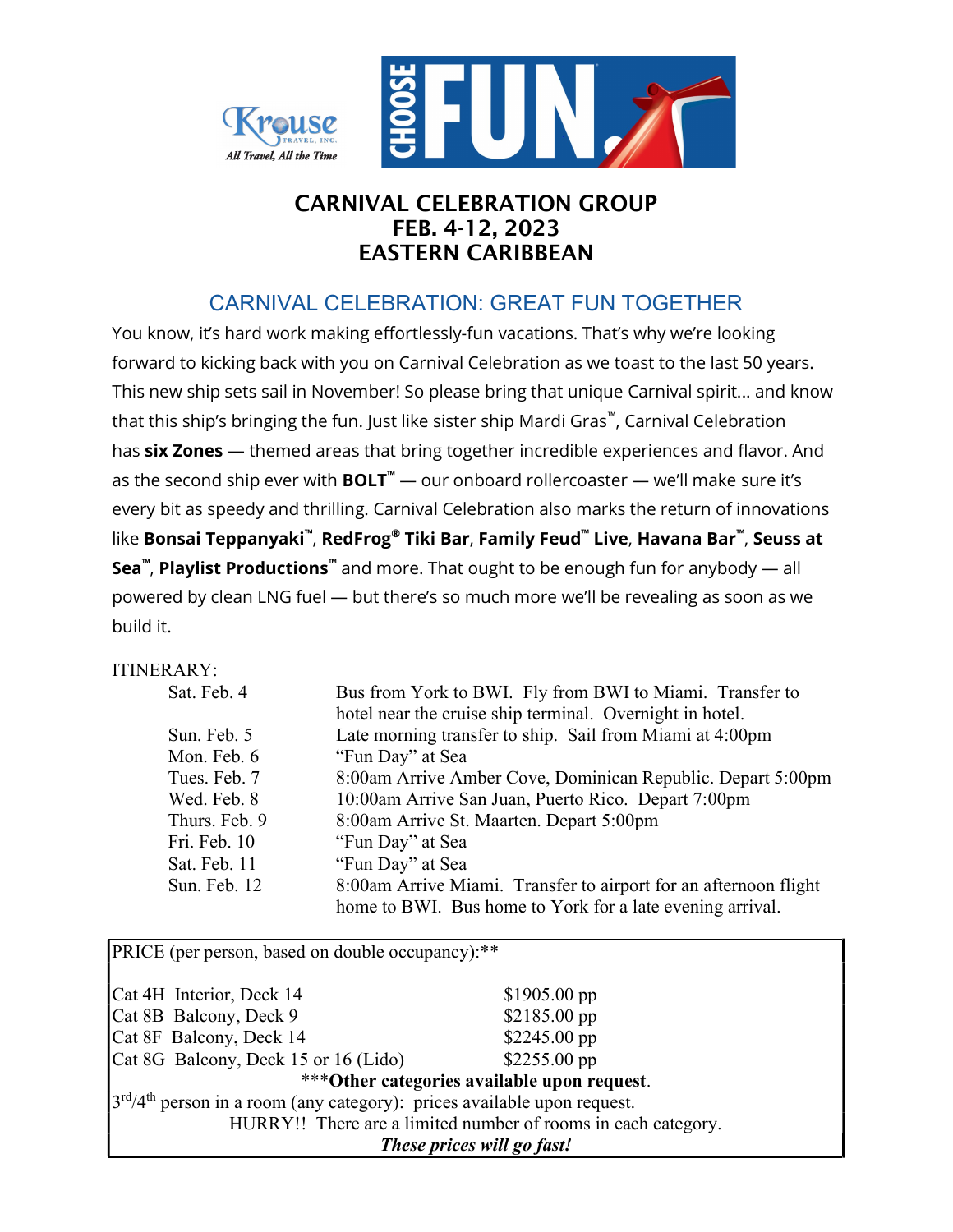\*\*Prices are subject to increases in government taxes & fuel surcharges. Carnival Cruise Lines reserves the right to reinstate the fuel supplement of \$9 per person per day if the price of oil exceeds \$70 per barrel.

\*\*Includes: Round trip bus from York to BWI, *estimated* round trip airfare from BWI to Miami, transportation from airport to hotel to ship to airport, 1 night hotel near the cruise terminal, hotel taxes, 7 nights accommodations on board the beautiful Carnival Celebration, all meals, shipboard activities and entertainment while on board, port charges, government taxes, gratuities to your waiter, assistant waiter, maitre d' and cabin steward and Krouse Travel escort (with a minimum of 16 cabins).

NOTE: The above prices are based on estimated airfare & hotel prices. Hotel and Airfare contracts will be confirmed by summer 2022.

GROUP BONUS: \$100 per room shipboard credit! (minimum 5 cabins)

Not included: shore excursions, bar drinks, beauty salon, casino, trip protection and items of a personal nature.

Payment schedule: \$250 per person deposit is due at the time of the reservation. Final payment is due by Oct. 31, 2022.

#### Ask about a monthly payment plan!

Cancellation policy: \$50 administrative fee is charged by Krouse Travel for all cancellations. Cruise deposit is refundable (unless otherwise noted on your confirmation). \$250 per person penalty plus \$50 per person Krouse admin fee plus any additional vendor fees if canceled between Nov. 8 and Dec. 12, 2022. 50% per person penalty plus \$50 per person Krouse admin fee plus any additional vendor fees if canceled between Dec. 13 and Jan. 7, 2023. 75% per person penalty plus \$50 per person Krouse admin fee plus any additional vendor fees if canceled between Jan. 8 and Jan. 22, 2023. NO refund if canceled on or after Jan 23, 2023.

Trip protection: We encourage all travelers to purchase Travel Protection at the time of the initial trip deposit.

Single, triple and quad rates are available upon request and are subject to change until a deposit is paid.

Documentation required: a COVID vaccination card and a passport are required for this trip. Please provide a copy of your passport with your deposit or at your earliest convenience.

> For more information call Deb Krebs: KROUSE TRAVEL 1284 Greensprings Dr York, PA 17402 1-717-515-8448 e-mail dkrebs@krousetravel.com